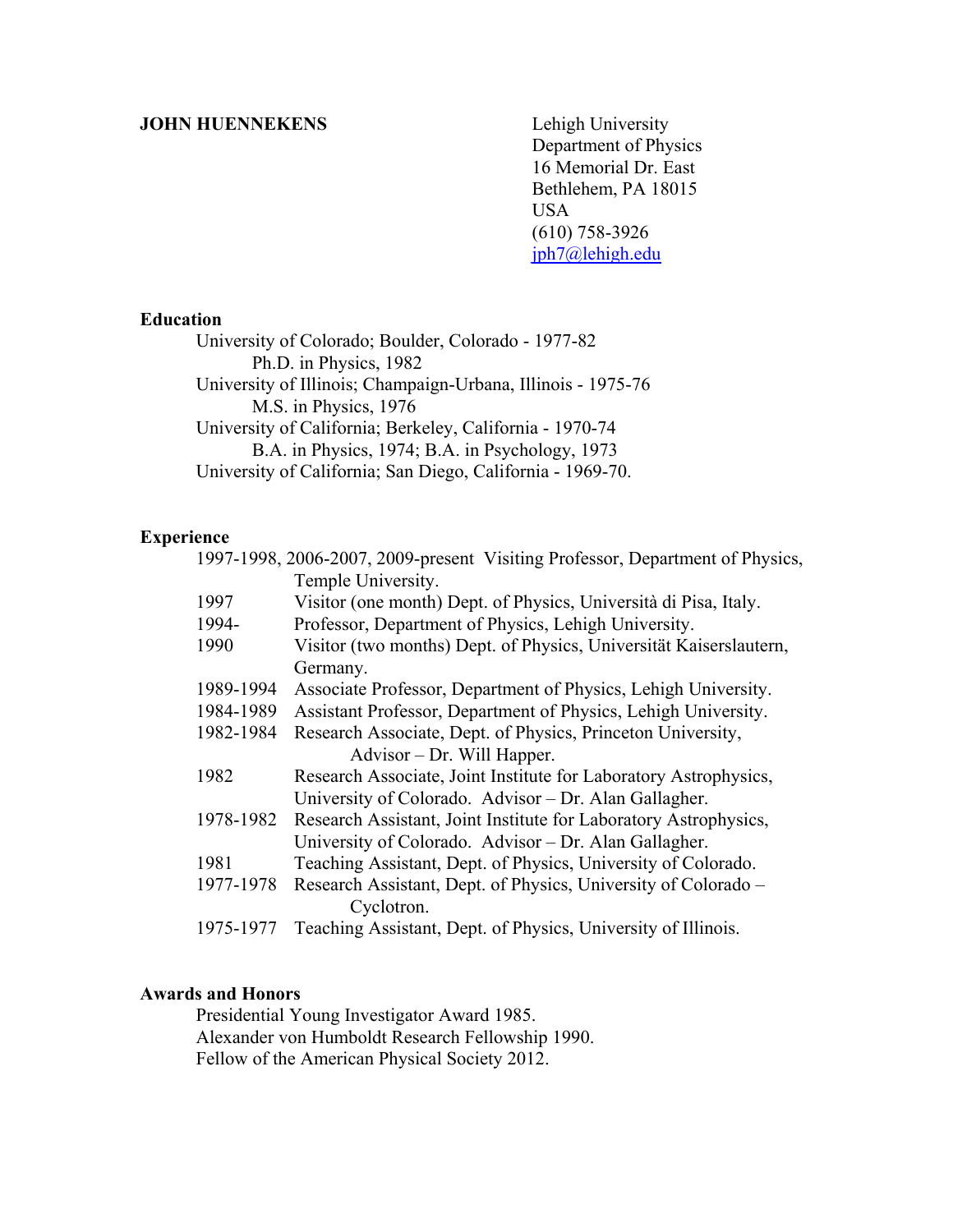### **Publications**

- 1. J. Huennekens, "Collisional and radiative processes in sodium vapor", Ph.D. thesis, University of Colorado (1982).
- 2. J. Huennekens and A. Gallagher, "Cross sections for energy transfer in collisions between two excited sodium atoms", Phys. Rev. A **27**, 771-784 (1983).
- 3. J. Huennekens and A. Gallagher, "Self-broadening of the sodium resonance lines and excitation transfer between the  $3P_{3/2}$  and  $3P_{1/2}$  levels", Phys. Rev. A 27, 1851-1864 (1983).
- 4. J. Huennekens and A. Gallagher, "Resonance broadening of the sodium *D* lines" in *Spectral Line Shapes Vol. 2*, K. Burnett ed., (Walter de Gruyter and Co., Berlin, 1983) pages 665-678.
- 5. J. Huennekens and A. Gallagher, "Radiation diffusion and saturation in optically thick Na vapor", Phys. Rev. A **28**, 238-247 (1983).
- 6. J. Huennekens and A. Gallagher, "Associative ionization in collisions between two Na(3*P*) atoms", Phys. Rev. A **28**, 1276-1287 (1983).
- 7. M. Ligare, S. Schaefer, J. Huennekens and W. Happer, "Infrared spectroscopy of a dense potassium vapor jet", Opt. Commun. **48**, 39-43 (1983).
- 8. J. Huennekens, S. Schaefer, M. Ligare and W. Happer, "Observation of the lowest triplet transitions  ${}^{3}\Sigma_{g}^{+} - {}^{3}\Sigma_{u}^{+}$  in Na<sub>2</sub> and K<sub>2</sub>", J. Chem. Phys. **80**, 4794-4799 (1984), *erratum* **83**, 915 (1985).
- 9. Z. Wu and J. Huennekens, "Predissociation and collisional depopulation of the  $Cs<sub>2</sub>$ (*E*) state", J. Chem. Phys. **81**, 4433-4446 (1984).
- 10. J. Huennekens, Z. Wu and T. G. Walker, "Ionization, excitation of high-lying atomic states, and molecular fluorescence in Cs vapor excited at  $\lambda = 455.7$  and 459.4 nm<sup>2</sup>, Phys. Rev. A **31**, 196-209 (1985).
- 11. J. Huennekens, T. G. Walker and S. C. McClain, "Near infrared spectra of the NaK molecule", J. Chem. Phys. **83**, 4949-4957 (1985).
- 12. J. Huennekens, H. J. Park, T. Colbert and S. C. McClain, "Radiation trapping in sodium-noble gas mixtures", Phys. Rev. A **35**, 2892-2901 (1987).
- 13. J. Huennekens, A. Loza, M. Masters, and K. M. Sando, "Near-infrared bound-free emission from the NaK molecule", J. Chem. Phys. **88**, 6013-6021 (1988).
- 14. B. K. Clark, M. Masters and J. Huennekens, "Wave-mixing processes in sodiumpotassium vapor", in *Advances in Laser Science Vol. III*, ed. A. C. Tam, J. L. Gole and W. C. Stwalley, (American Institute of Physics, New York, 1988) p. 167-169.
- 15. B. Keramati, M. Masters and J. Huennekens, "Excitation-transfer collisions in cesium vapor:  $Cs(5D_{5/2}) + Cs(6S_{1/2}) \rightarrow Cs(5D_{3/2}) + Cs(6S_{1/2})$ ", Phys. Rev. A 38, 4518-4526 (1988).
- 16. B. K. Clark, M. Masters and J. Huennekens, "Wave mixing and amplified spontaneous emission in pure potassium and mixed sodium-potassium vapors", Appl. Phys. B **47**, 159-167 (1988).
- 17. J. Huennekens and T. Colbert, "On radiative transport of the resonance lines of sodium", J. Quant. Spectrosc. Radiat. Transfer **41**, 439-446 (1989).
- 18. B. K. Clark, W. T. Luh and J. Huennekens, "NaK  $2^1\Sigma^+ \rightarrow 1^1\Sigma^+$  band optically pumped laser emission near 1.02 µm", Appl. Phys. B **49**, 155-161 (1989).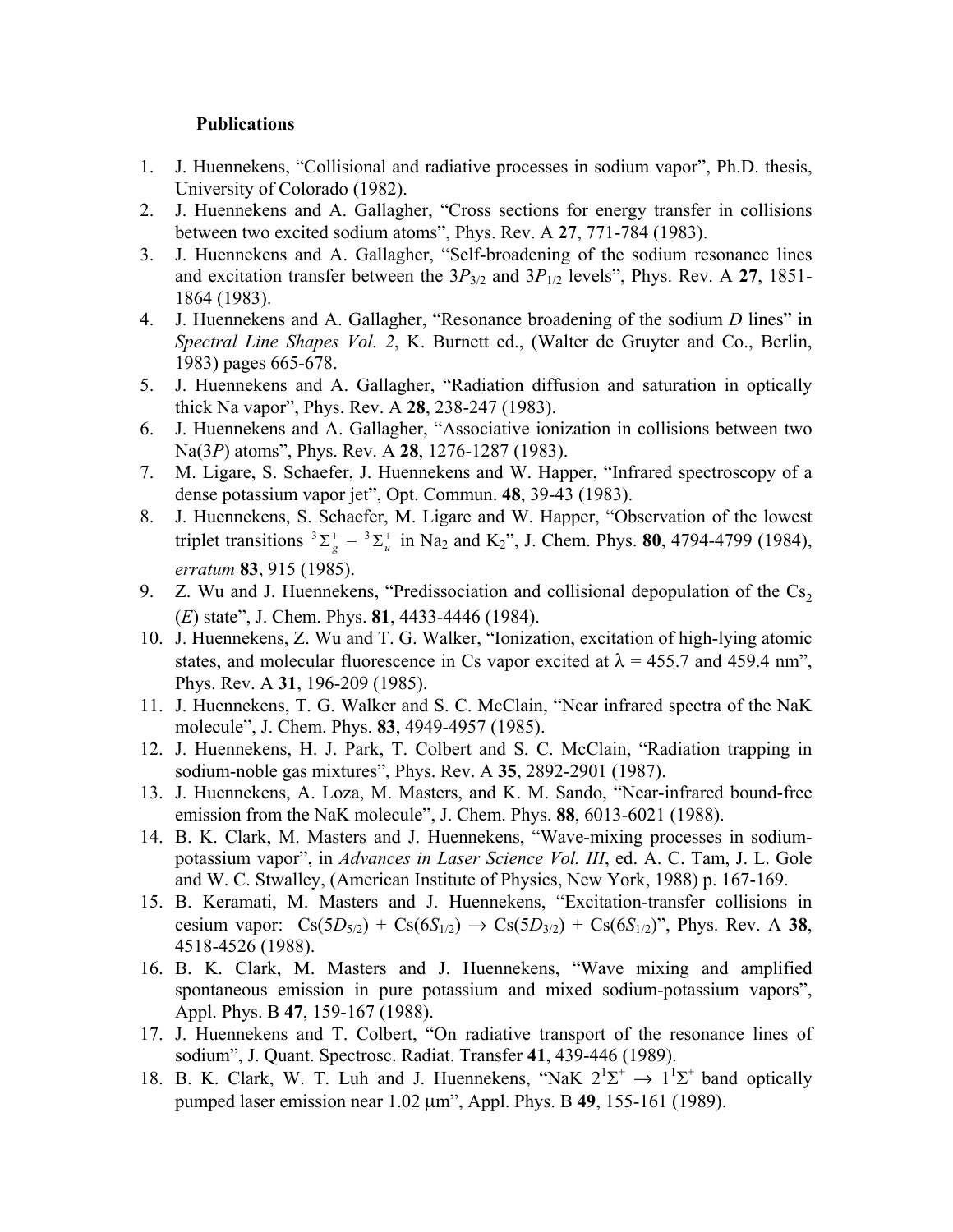- 19. W. T. Luh, Y. Li, and J. Huennekens, "830 nm emission in sodium vapor", Appl. Phys. B **49**, 349-359 (1989).
- 20. M. Masters, J. Huennekens, W. T. Luh, L. Li, A. M. Lyyra, K. Sando, V. Zafiropulos, and W. C. Stwalley, "Bound-free  $1^3\Pi \rightarrow 1^3\Sigma^+$  emission from the NaK molecule: determination of the  $1<sup>3</sup>\Sigma^{+}$  repulsive wall above the dissociation limit", J. Chem. Phys. **92**, 5801-5813 (1990).
- 21. T. Colbert and J. Huennekens, "Radiation trapping under conditions of low to moderate line-center optical depth", Phys. Rev. A **41**, 6145-6154 (1990).
- 22. Z. J. Jabbour, M. S. Malcuit, and J. Huennekens, "Broadly tunable near-infrared sixwave mixing processes in potassium vapor", Appl. Phys. B **52**, 281-289 (1991).
- 23. T. Colbert and J. Huennekens, "Radiation trapping in the far wings of the foreigngas broadened potassium resonance lines", Phys. Rev. A **44**, 4753-4756 (1991).
- 24. A. Sasso, W. Demtröder, T. Colbert, C. Wang, E. Ehrlacher, and J. Huennekens, "Radiative lifetimes, collisional mixing, and quenching of the cesium 5*DJ* levels", Phys. Rev. A **45**, 1670-1683 (1992).
- 25. E. Ehrlacher and J. Huennekens, "Noble-gas broadening rates for barium transitions involving the metastable  $6s5d$ <sup>3</sup> $D_J$  levels", Phys. Rev. A 46, 2642-2648 (1992).
- 26. H. Sun and J. Huennekens, "Spin-orbit perturbations between the  $A(2)^{1} \Sigma^{+}$  and  $b(1)^3\Pi_0$  states of NaK", J. Chem. Phys. **97**, 4714-4722 (1992).
- 27. E. Ehrlacher and J. Huennekens, "Noble-gas broadening rates for the  $6s^2$   ${}^{1}S_0$  $\rightarrow$  6*s*6*p* <sup>1,3</sup>*P*<sub>1</sub> resonance and intercombination lines of barium", Phys. Rev. A 47, 3097-3104 (1993).
- 28. E. Ehrlacher and J. Huennekens, "Excitation transfer among, and quenching of, the barium 6*s5d*<sup>3</sup>D<sub>J</sub> metastable levels due to collisions with argon, nitrogen, and barium perturbers", Phys. Rev. A **50**, 4786-4793 (1994).
- 29. J. Huennekens, R. K. Namiotka, J. Sagle, Z. J. Jabbour, and M. Allegrini, "Thermalization of velocity-selected excited-state populations by resonance exchange collisions and radiation trapping", Phys. Rev. A. **51**, 4472-4482 (1995).
- 30. Z. J. Jabbour, J. Sagle, R. K. Namiotka, and J. Huennekens, "Measurement of the self-broadening rate coefficients of the cesium resonance lines", J. Quant. Spectrosc. Radiat. Transfer **54**, 767-778 (1995).
- 31. J. Sagle, R. K. Namiotka, and J. Huennekens, "Measurement and modelling of intensity dependent absorption and transit relaxation on the cesium  $D_1$  line", J. Phys. B **29**, 2629-2643 (1996).
- 32. R. K. Namiotka, E. Ehrlacher, J. Sagle, M. Brewer, D. J. Namiotka, A. P. Hickman, A. D. Streater, and J. Huennekens, "Diffusion of barium atoms in the 6*s5d* <sup>3</sup>D<sub>J</sub> metastable levels and the  $6s^2$   ${}^{1}S_0$  ground state through noble-gas perturbers", Phys. Rev. A **54**, 449-461 (1996).
- 33. Z. J. Jabbour, R. K. Namiotka, J. Huennekens, M. Allegrini, S. Milošević, and F. de Tomasi, "Energy pooling collisions in cesium:  $6P_J + 6P_J \rightarrow 6S + (nl = 7P, 6D, 8S,$ 4*F*)", Phys. Rev. A **54,** 1372-1384 (1996).
- 34. Z. J. Jabbour and J. Huennekens, "A study of the predissociation of NaK molecules in the  $6^1\Sigma^+$  state by optical-optical double resonance spectroscopy", J. Chem. Phys. **107**, 1094-1105 (1997).
- 35. R. K. Namiotka, J. Huennekens, and M. Allegrini, "Energy-pooling collisions in potassium:  $4P_J + 4P_J \rightarrow 4S + (nl = 5P, 6S, 4D)$ ", Phys. Rev. A 56, 514-520 (1997).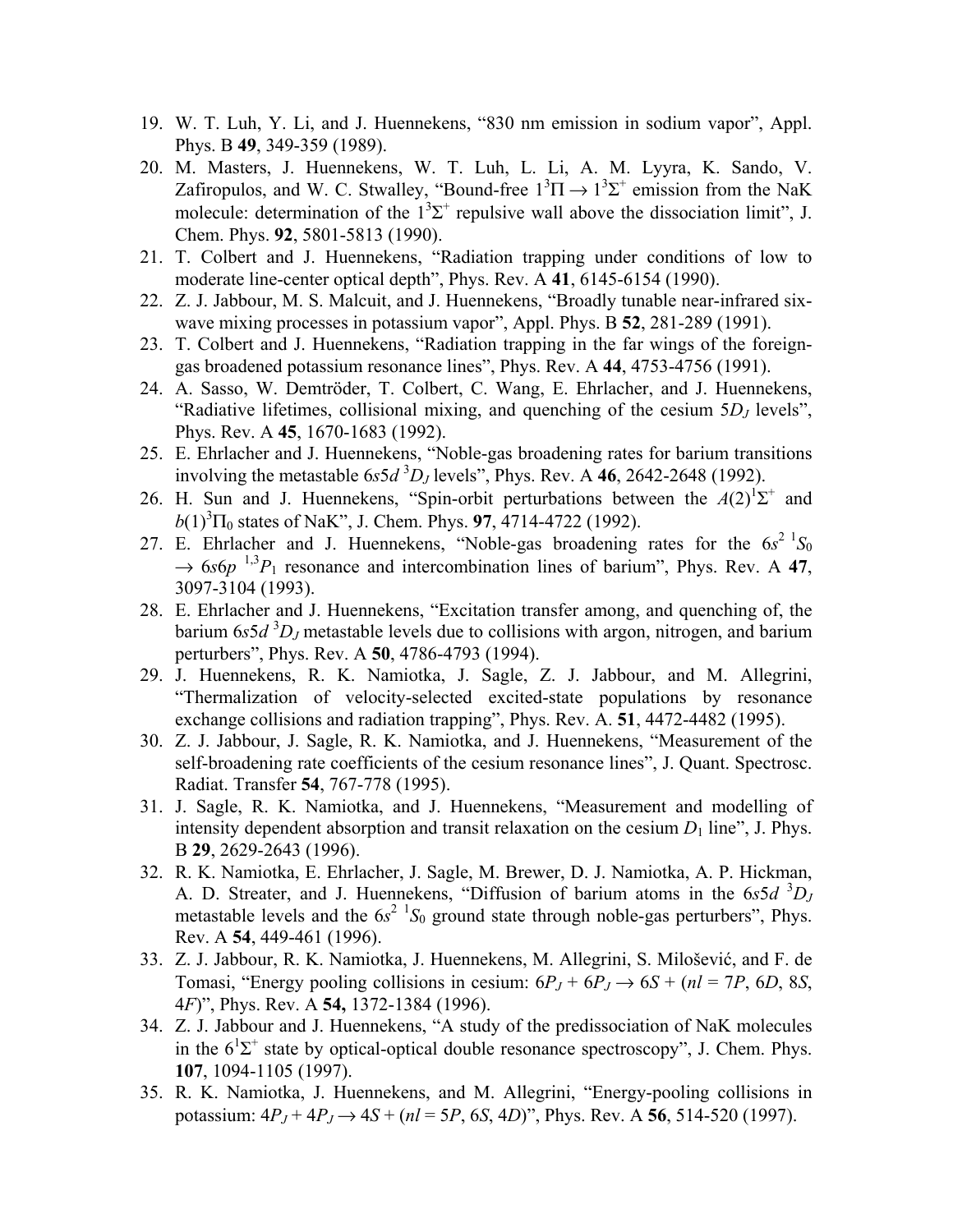- 36. F. de Tomasi, S. Milošević, P. Verkerk, A. Fioretti, M. Allegrini, Z. J. Jabbour, and J. Huennekens, "Experimental study of cesium  $6P_J + 6P_J \rightarrow 7P_{J'} + 6S$  energy pooling collisions and modelling of the excited atom density in the presence of optical pumping and radiation trapping", J. Phys. B **30**, 4991-5008 (1997).
- 37. E. Laub, I. Mazsa, S. C. Webb, J. LaCivita, I. Prodan, Z. J. Jabbour, R. K. Namiotka, and J. Huennekens, "Experimental study of the NaK  $3<sup>1</sup>\Pi$  state", J. Mol. Spectrosc. **193**, 376-388 (1999), *erratum* **221**, 142-144 (2003).
- 38. V. S. Ivanov, V. B. Sovkov, Li Li, A. M. Lyyra, G. Lazarov, and J. Huennekens, "New vibrational numbering and potential energy curve for the  $3^{3} \Pi_{g}$  electronic state of the Li2 molecule", J. Mol. Spectrosc. **194**,147-155 (1999).
- 39. H. Chen, Li Li, G. Lazarov, X. Wang, A. M. Lyyra, J. Huennekens, and R. W. Field, "Rotational pattern difference in resolved fluorescence spectra with different detection schemes", J. Mol. Spectrosc. **196**, 197-211 (1999).
- 40. G. Lazarov, A. M. Lyyra, Li Li, and J. Huennekens, "The  $4^{3}\Pi_{g}$  state of Na<sub>2</sub>: Vibrational numbering and hyperfine structure", J. Mol. Spectrosc. **196**, 259-264 (1999).
- 41. J. Huennekens, I. Prodan, A. Marks, L. Sibbach, E. Galle, T. Morgus, and Li Li, "Experimental studies of the NaK  $1<sup>3</sup>\Delta$  state", J. Chem. Phys. **113**, 7384-7397 (2000).
- 42. Li Li, A. Lazoudis, P. Yi, Y. Liu, J. Huennekens, R. W. Field, and A. M. Lyyra, "Hyperfine Structure of the  $1^3\Delta_g$ ,  $2^3\Pi_g$ , and  $3^3\Sigma_g^+$  States of  $^6Li^7Li^7$ , J. Chem. Phys. **116**, 10704-10712 (2002).
- 43. P. Burns, L. Sibbach-Morgus, A. D. Wilkins, F. Halpern, L. Clarke, R. D. Miles, Li Li, A. P. Hickman, and J. Huennekens, "The  $4<sup>3</sup>\Sigma$ <sup>+</sup> state of NaK: Potential energy curve and hyperfine structure", J. Chem. Phys. **119**, 4743-4754 (2003).
- 44. A. Marks, A. P. Hickman, A. D. Streater, and J. Huennekens, "Thermalization of fast cesium 5*D*<sub>3/2</sub> atoms in collisions with ground state cesium atoms", Phys. Rev. A **71**, 012711 (14 pages) (2005).
- 45. P. Burns, A. D. Wilkins, A. P. Hickman, and J. Huennekens, "The NaK  $1(b)^3\Pi_{\Omega=0}$ state hyperfine structure and the  $1(b)^3\Pi_{\Omega=0} \sim 2(A)^1\Sigma^+$  spin-orbit interaction", J. Chem. Phys. **122**, 074306 (8 pages) (2005).
- 46. L. Morgus, P. Burns, R. D. Miles, A. D. Wilkins, U. Ogba, A. P. Hickman, and J. Huennekens, "Experimental study of the NaK  $3<sup>3</sup>$  I double minimum state", J. Chem. Phys. **122**, 144313 (10 pages) (2005).
- 47. A. D. Wilkins, L. Morgus, J. Hernandez-Guzman, J. Huennekens, and A. P. Hickman, "The NaK  $1^{1,3}$  states: Theoretical and experimental studies of fine and hyperfine structure of ro-vibrational levels near the dissociation limit", J. Chem. Phys. **123**, 124306 (12 pages) (2005).
- 48. R. D. Miles, L. Morgus, D. O. Kashinski, J. Huennekens, and A. P. Hickman, "Nonadiabatic coupling in the  $3^3\Pi$  and  $4^3\Pi$  states of NaK", J. Chem. Phys. 125, 154304 (11 pages) (2006).
- 49. D. Li, F. Xie, Li Li, V. B. Sovkov, V. S. Ivanov, E. Ahmed, A. M. Lyyra, J. Huennekens, and S. Magnier, "The  ${}^{39}K_2$   $2^3\Sigma_g^+$  state: Observation and analysis", J. Chem. Phys. **126**, 194314 (9 pages) (2007).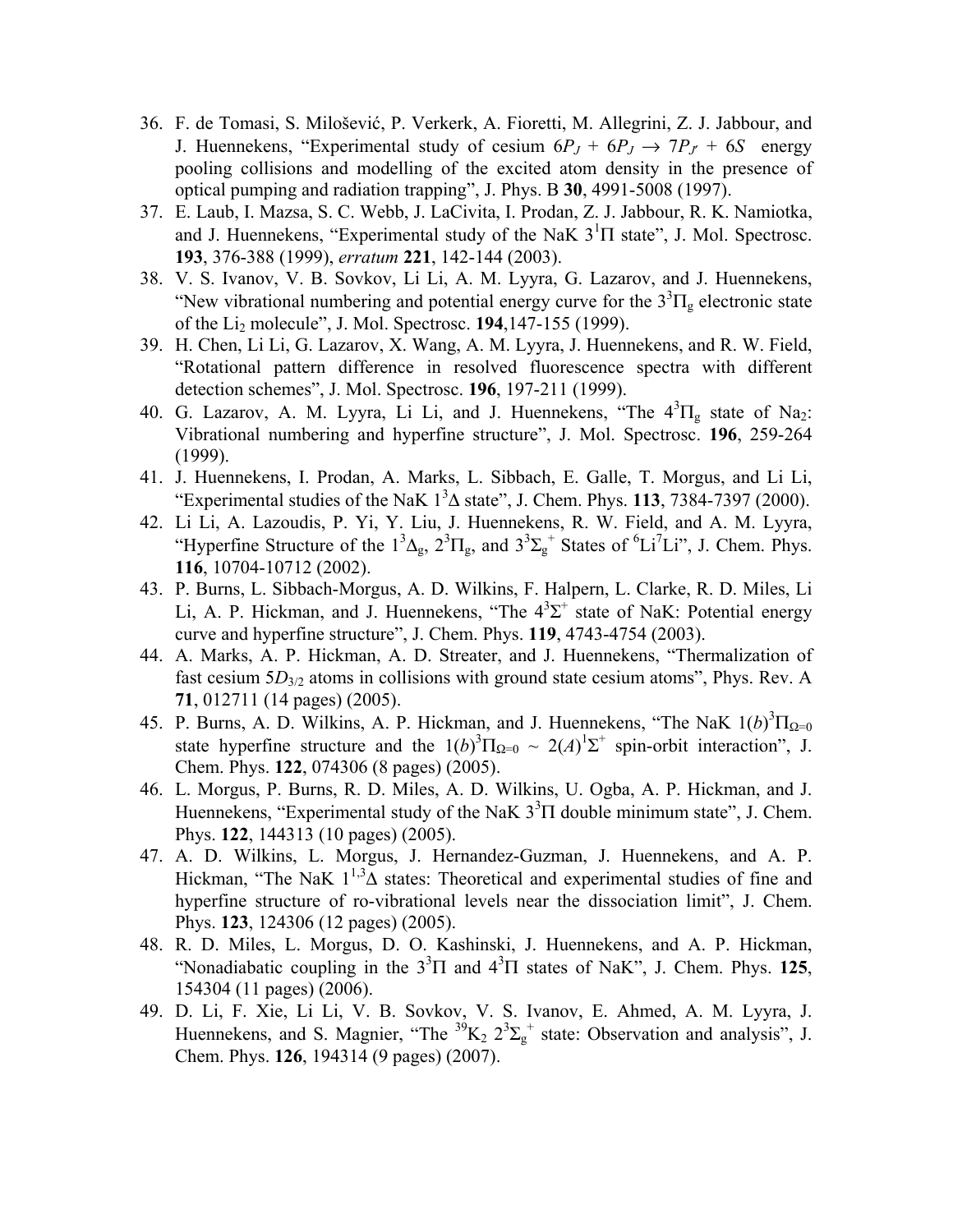- 50. S. Eckel, S. Ashman, and J. Huennekens, "Spin-orbit coupling of the NaK  $3^3\Pi$  and  $3<sup>1</sup>$ I states: Determination of the coupling constant and observation of quantum interference effects", J. Mol. Spectrosc. **242**, 182-194 (2007).
- 51. L. Morgus, T. Morgus, T. Drake, and J. Huennekens, "Hyperfine state changing collisions of  $Cs(6P_{1/2})$  atoms with argon perturbers", Phys. Rev. A. 77, 032704 (12) pages) (2008).
- 52. E. H. Ahmed, P. Qi, B. Beser, J. Bai, R. W. Field, J. P. Huennekens, and A. M. Lyyra, "Experimental mapping of the absolute magnitude of the transition dipole moment function  $\mu_e(R)$  of the Na<sub>2</sub>  $A^1\Sigma_u^+ - X^1\Sigma_g^+$  transition", Phys. Rev. A 77, 053414 (7 pages) (2008).
- 53. S. J. Sweeney, E. Ahmed, P. Qi, T. Kirova, A. M. Lyyra, and J. Huennekens, "Measurement of absolute transition dipole moment functions of the  $3^1\Pi \rightarrow 1(X)^1\Sigma^+$  and  $3^1\Pi \rightarrow 2(A)^1\Sigma^+$  transitions in NaK using Autler-Townes spectroscopy and calibrated fluorescence", J. Chem. Phys. **129**, 154303 (10 pages) (2008).
- 54. H. Salami, T. Bergeman, B. Beser, J. Bai, E. H. Ahmed, S. Kotochigova, A. M. Lyyra, J. Huennekens, C. Lisdat, A. V. Stolyarov, O. Dulieu, P. Crozet, and A. J. Ross, "Spectroscopic observations, spin-orbit functions, and coupled channels deperturbation analysis of data on the  $A^1\Sigma_u^+$  and  $b^3\Pi_u$  states of Rb<sub>2</sub>", Phys. Rev. A **80**, 022515 (14 pages) (2009).
- 55. A. D. Wilkins, L. Morgus, J. Huennekens, and A. P. Hickman, "Effects of spin-orbit coupling on the coupled  $3^3\Pi$  and  $4^3\Pi$  excited states of NaK", J. Mol. Spectrosc. 258, 13-19 (2009).
- 56. B. M. McGeehan, S. Ashman, C. M. Wolfe, R. Steinhardt, M. L. Monaco, J. Huennekens, and A. P. Hickman, "NaK bound-free and bound-bound  $4^3\Sigma^+ \rightarrow a^3\Sigma^+$ emission", J. Mol. Spectrosc. **265**, 74-80 (2011).
- 57. J. Bai, E. H. Ahmed, B. Beser, Y. Guan, S. Kotochigova, A. M. Lyyra, S. Ashman, C. M. Wolfe, J. Huennekens, F. Xie, D. Li, L. Li, M. Tamanis, R. Ferber, A. Drozdova, E. Pazyuk, A. V. Stolyarov, J. G. Danzl, H.-C. Nägerl, N. Bouloufa, O. Dulieu, C. Amiot, H. Salami, and T. Bergeman, "Global analysis of data on the spinorbit coupled  $A^1\Sigma_u^+$  and  $b^3\Pi_u$  states of Cs<sub>2</sub>", Phys. Rev. A **83**, 032514 (17 pages) (2011).
- 58. C. M. Wolfe, S. Ashman, J. Bai, B. Beser, E. H. Ahmed, A. M. Lyyra, and J. Huennekens, "Collisional transfer of population and orientation in NaK", J. Chem. Phys. **134**, 174301 (17 pages) (2011).
- 59. A. Lazoudis, T. Kirova, E. H. Ahmed, P. Qi, J. Huennekens, and A. M. Lyyra, "Electromagnetically induced transparency in an open V-type molecular system", Phys. Rev. A **83**, 063419 (12 pages) (2011).
- 60. E. H. Ahmed, S. Ingram, T. Kirova, O. Salihoglu, J. Huennekens, J. Qi, Y. Guan, and A. M. Lyyra, "Quantum control of the spin-orbit coupling interaction using the AC Stark effect", Phys. Rev. Lett. **107**, 163601 (5 pages) (2011).
- 61. S. Ashman, B. McGeehan, C. M. Wolfe, C. Faust, K. Richter, J. Jones, A. P. Hickman, and J. Huennekens, "Experimental studies of the NaCs  $5^3\Pi_0$  and  $1(a)^3\Sigma^+$ states" J. Chem. Phys. **136**, 114313 (14 pages) (2012).